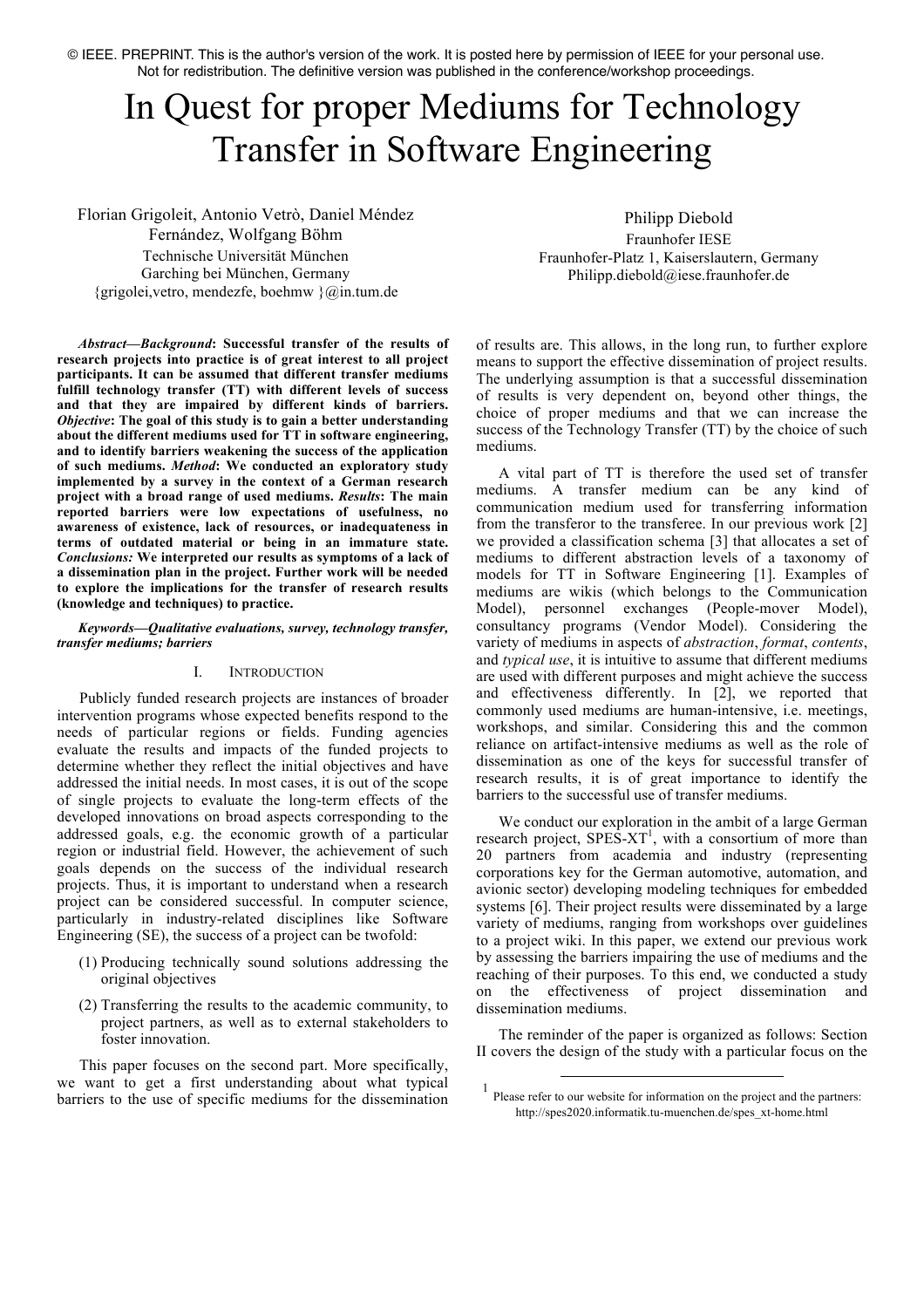instrument used. Section III explains the data analysis procedures and a classification for transfer mediums. In Sect. IV we present the analysis methodology, followed by the results of the study (Sec. V) and their discussion (Sec. VI). Finally we conclude our paper in Sect. VII.

#### II. STUDY DESIGN

## *A. Goals and research questions*

The goal of our study is to elicit the barriers impairing the use of transfer mediums as well as their success.

To reach this goal, we define the following research questions (RQs).

- *RQ1*: What were the barriers for accessing and using mediums?
- *RQ2*: What were the barriers impairing the successful achievement of the purpose for using the mediums?

We decided to investigate our research questions via survey research [8]. In the following, we introduce the instrument used while details on the overall survey can be taken from our previously published material [2], [3].

#### *B. Instrument Design*

As mediums, we generally distinguish between artifacts, like publications, and events, e.g. workshops, due to our observations in [1] concerning the preferred usage of human intensive mediums. Exemplary mediums are website, wiki, mailing list, guidelines [9], workshops, or summer schools. Events like workshops were broken down to their specific instances (e.g. Envision 2013 and 2014) to avoid losing valuable information (two different workshops may get different answers). To answer our research questions, we formulate subsequent questions in the instrument:

- *Med01 Which artifact / events did you use / attend?* (Nominal, Multiple options from the list of mediums used in SPES-XT)
- *Med02 / 03 What was the purpose of using / attending the artifact / event?* (Open text)
- *Med04 Did the artifact / event reach its purpose?* (Nominal: Yes/Partially/No)
- *Med05 Why did the artifact / event not or only partially reach its purpose?* (Open text)
- *Med06 For which reason didn't you use/attend these artifacts / events?* (Nominal, Multiple options: Too much effort required/ Not useful enough/ Lack of competencies/ Refusal from management/Others)
- *Med07 For which other reason didn't you use those artifacts / events?* (Open text)

The participant pre-selected a subset of used mediums in question *Med01* and then received the according questions *Med02-05,* covering only the selected mediums. The subset of mediums presented in *Med05* includes only artifacts/events with answers "Partially" or "No" in *Med04*. Question *Med06* is answered on each unused medium (from question *Med01*),

and question *Med07* only from items answered as "Others" in *Med06*. Considering the results from [2], we expect that certain, less frequently used mediums create barriers making them less attractive for potential users. To identify such barriers and further obstacles, *RQ2* is refined into the questions asked in *Med06 and Med07*.

In brief, the answers to questions *Med01*-*04* build the set of mediums that are evaluated in questions *Med05*-*07*, which are directly connected to the research questions RQ1 (*Med06 / Med07*) and RQ2 (*Med05*).

#### III. DATA ANALYSIS METHODOLOGY

We categorize both artifacts and events in three types, described in Table I and Table II. The answers of *Med01* are not taken into account in the data analysis, because they only served as a filter to the following questions (see Sect. II). Regarding the other questions, we apply Grounded Theory for all open questions and free text options, and code the answers following the procedure described in [7].

In *Med02-03*, participants were asked about the purpose of using the selected mediums: the codes for the different purposes are listed and explained in Table III.

TABLE I: ARTIFACT CATEGORIES

| Category   | <b>Description</b>              | <b>Instances</b>      |
|------------|---------------------------------|-----------------------|
| Technical  | Artifacts suitable or even      | Building Blocks,      |
| Artifacts  | designed as basis or to support | Scenarios, Guidelines |
|            | development activities          |                       |
| Web-based  | <b>Web-based Artifacts</b>      | Blog on TT, SPES      |
| Artifacts  | containing on various aspects   | Website, SPES Wiki    |
|            | on the project and the results  |                       |
| Academic / | Artifacts generally intended    | Courses and Projects, |
| Teaching   | for academic of teaching        | Lecture Material,     |
| Artifacts  | purposes                        | Surveys, Publications |

| <b>TABLE II: EVENT CATEGORIES</b> |                                 |                            |  |
|-----------------------------------|---------------------------------|----------------------------|--|
| <b>Description</b><br>Category    |                                 | <b>Instances</b>           |  |
| Internal                          | <b>Dissemination Activities</b> | <b>IDAs Industry, IDAs</b> |  |
| Dissemination                     | only intended for inner-        | <b>Academic Partners</b>   |  |
| Activities                        | organizational purposes         |                            |  |
| Project                           | SPES project events             | SPES Summer School, SPES   |  |
| Events                            |                                 | 202 Conclusion Event       |  |
| Conferences                       | Conferences and                 | EITEC'14, ENVISION'13,     |  |
|                                   | Workshops for SPES-             | ENVISION'14.               |  |
|                                   | related topics                  | SWORDS'14                  |  |

TABLE III: CODING FOR MEDIUMS PURPOSE (MED02-03)

| Code            | <b>Description</b>       | <b>Exemplary statement</b>  |
|-----------------|--------------------------|-----------------------------|
| Medium used as  | Medium is used to        | "Information about SPES     |
| information     | obtain unspecified       | methods", "find out what    |
| source          | information              | is going on"                |
| Medium used to  | Medium is used as a      | "Structuring the            |
| support         | basis for development    | development process",       |
| development     | or testing               | "application on methods"    |
|                 |                          | and techniques"             |
| Medium used for | Medium is used to        | "Internal presentation",    |
| internal        | disseminate artifacts    | "needed for transfer in the |
| dissemination   | within ones organization | praxis"                     |
| Medium used for | Medium is used to        | "Publication".              |
| external        | disseminate results      | "presentation of DSE        |
| dissemination   | external of SPES         | techniques and methods"     |
| Medium used for | Medium is explicitly     | "Scientific exchange", "all |
| communication   | used for communication   | day communication"          |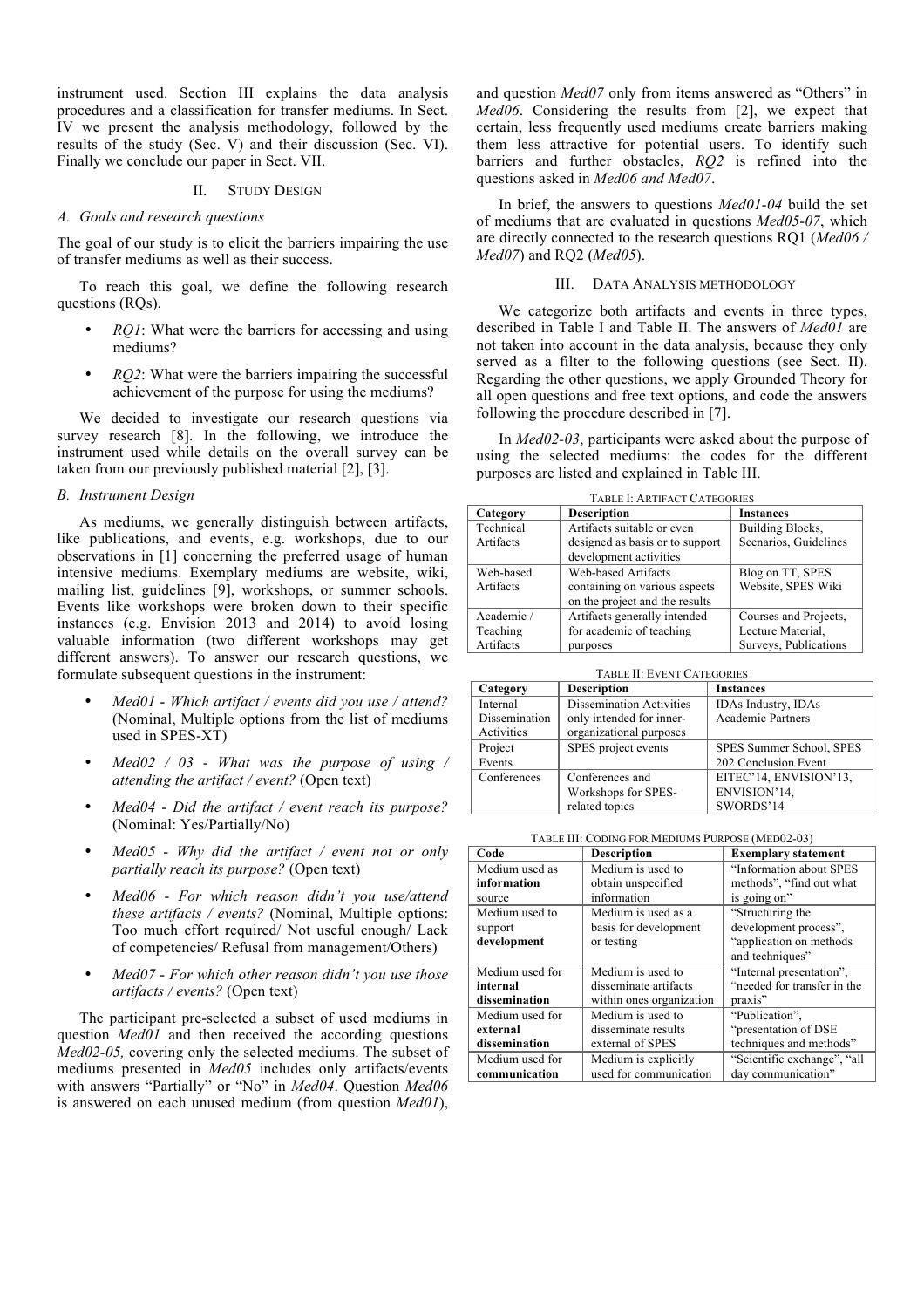## IV. RESULTS

## *A. Descriptive data*

The questionnaire was online for five weeks in March and April 2015; we obtained 28 completed questionnaires, four working in academic research, 16 in industry. Eight participants did not state their affiliation. We cannot provide the respondents rate, because the survey invitations were spread via mailing lists.

Based on the answers to *Med02*, we observe that technical artifacts are mostly used to support developments activities. Only guidelines are mostly used for internal dissemination. Web-based artifacts are, in general, used for information retrieval. Artifacts with an academic purpose, such as publications, are used either for internal dissemination or for information retrieval. Conferences are mostly used for external dissemination, the internal dissemination activities (IDAs) are used for the dissemination among the project partners (in SPES-XT), and the project events are finally used for general information retrieval. As the data doesn't indicate any other purpose or target group, we assume that the participants themselves mainly make use of the mediums listed. Further, we observe that IDAs are used not only for internal dissemination, but also for practical development tasks. The workshops are used also for communication and not only for external dissemination.

## *B. Answer to research questions*

In the following, we summarize our results structured according to our research questions

We report the results in the following tables:

- Table IV shows the barriers to usage (RQ1), coded from *Med 07*.
- Table V shows the barriers for success (achievement of the purpose, RQ2)

In addition, we segment results by mediums types and purpose, in the following tables:

- Table VI reports most cited barriers by medium types
- Table VII reports most cited barriers by medium purpose

| TABLE IV: BARRIERS TO USAGE - RO1 |                          |                    |        |
|-----------------------------------|--------------------------|--------------------|--------|
| Code                              | <b>Description</b>       | <b>Exemplary</b>   | Freque |
|                                   |                          | statement          | ncy    |
| Medium not                        | Participant does not     | "already           | 33     |
| required                          | require the present      | sufficiently       |        |
|                                   | medium                   | knowledgeable"     |        |
| Medium                            | Medium does not offer    | "Weren't mature".  | 4      |
| immature                          | the required quality or  | "information not   |        |
|                                   | maturity                 | ready"             |        |
| No resources                      | Organization doesn't     | "Lack of           | 24     |
| for use of                        | offer resources for      | manpower"          |        |
| Medium                            | using the medium         |                    |        |
| Medium not                        | No access to medium      | "Was not invited"  | 8      |
| available                         |                          |                    |        |
| Medium not                        | Participation / use not  | "Not in academia", | 16     |
| suitable for                      | possible for participant | "not suitable for  |        |
| participant                       | due to affiliation       | Bosch"             |        |
| Medium                            | Medium unknown to        | "didn't know that  | 13     |

| unknown to  | the user                         |                            | this existed"                                     |        |
|-------------|----------------------------------|----------------------------|---------------------------------------------------|--------|
| participant |                                  |                            |                                                   |        |
|             |                                  |                            | TABLE V: BARRIERS TO ACHIEVEMENT OF PURPOSE - RO2 |        |
| Code        | <b>Description</b>               | <b>Exemplary statement</b> |                                                   | Fre-   |
|             |                                  |                            |                                                   | quency |
| Medium      | Medium not                       |                            | "No relevant information"                         |        |
| $- - - 4$   | and markets of the contract form |                            |                                                   |        |

|             |                      |                           | ┱╾            |
|-------------|----------------------|---------------------------|---------------|
| Medium      | Medium not           | "No relevant information" |               |
| not         | relevant, due to its | available", "information  |               |
| relevant    | content or the role  | too specific"             |               |
|             | of the participant   |                           |               |
| Medium      | Medium does not      | "Need to be refined".     | 7             |
| insufficien | offer the standard   | "quality of deliverables" |               |
| t           | or quality required  | sometimes not sufficient" |               |
| Medium      | Use of medium        | "Not always applicable",  | $\mathcal{E}$ |
| not         | for the intended     | "integration of new       |               |
| applicable  | purpose not          | methods into product dev. |               |
|             | possible or limited  | process is sometimes      |               |
|             |                      | difficult / expensive"    |               |
| Medium      | Medium not           | "Update frequency too     | $\mathbf{3}$  |
| outdated    | always up to date    | low", "not up to date"    |               |
| Medium      | Medium is not        | "Not yet available".      | $\mathbf{3}$  |
| incomplet   | ready for regular    | "missing information"     |               |
| e           | use because of       |                           |               |
|             | missing              |                           |               |
|             | information          |                           |               |

| TABLE VI: BARRIERS CLASSIFIED BY MEDIUM TYPES |  |
|-----------------------------------------------|--|
|                                               |  |

| <b>Medium Type</b>                                    | <b>Most frequently</b><br>stated barrier for<br>using<br>Medium (RQ1) | <b>Most frequently</b><br>stated barrier for<br>achievement of<br>purpose (RQ2) | Fre-<br>quency<br>RO1/R<br>Q <sub>2</sub> |
|-------------------------------------------------------|-----------------------------------------------------------------------|---------------------------------------------------------------------------------|-------------------------------------------|
| <b>Technical</b><br>Artifacts                         | Immature                                                              | Incomplete                                                                      | 4/3                                       |
| Web-based<br>Artifacts                                | Not required                                                          | Outdated                                                                        | 7/2                                       |
| Academic<br>Artifacts                                 | Not required                                                          | Not relevant                                                                    | 6/1                                       |
| Internal<br><b>Dissemination</b><br><b>Activities</b> | No resource                                                           | Insufficient                                                                    | 4/1                                       |
| <b>Project Events</b>                                 | Not suitable                                                          |                                                                                 | $9/-$                                     |
| <b>Conferences</b>                                    | No resource                                                           | Not relevant                                                                    | 16/3                                      |

| TABLE VII: BARRIERS CLASSIFIED BY MEDIUM PURPOSE |  |  |  |  |
|--------------------------------------------------|--|--|--|--|
|--------------------------------------------------|--|--|--|--|

| Medium<br><b>Purpose</b> | <b>Most frequently</b><br>stated barrier for<br>using<br>Medium (RQ1) | <b>Most frequently</b><br>stated barrier for<br>achievement of<br>purpose (RQ2) |  |
|--------------------------|-----------------------------------------------------------------------|---------------------------------------------------------------------------------|--|
| Development              | Immature / not                                                        | Insufficient/                                                                   |  |
|                          | required                                                              | incomplete                                                                      |  |
| <b>Information</b>       | Not required /                                                        | Outdated / not                                                                  |  |
|                          | unknown                                                               | relevant                                                                        |  |
| $Com-$                   | Not required / no                                                     | Not relevant                                                                    |  |
| munication               | resources                                                             |                                                                                 |  |
| <b>Internal</b>          | No resources / not                                                    | Insufficient / not                                                              |  |
| <b>Dissemination</b>     | required                                                              | Applicable                                                                      |  |
| External                 | Not required / no                                                     | Not relevant                                                                    |  |
| <b>Dissemination</b>     | resources                                                             |                                                                                 |  |

## V. DISCUSSION

Analyzing the answer to the barriers to usage (RQ1), we observe that technical and web-based artifacts, thus completely artifact-intensive mediums [2], are often unused because of their perceived insufficiency or lack of usefulness. This implies either that the expectations on artifacts are often too high, or that produced artifacts were of insufficient quality. For web-based artifacts, the barrier "unknown" was stated recurrently: for instance, for the SPES\_XT-TT blog, almost all